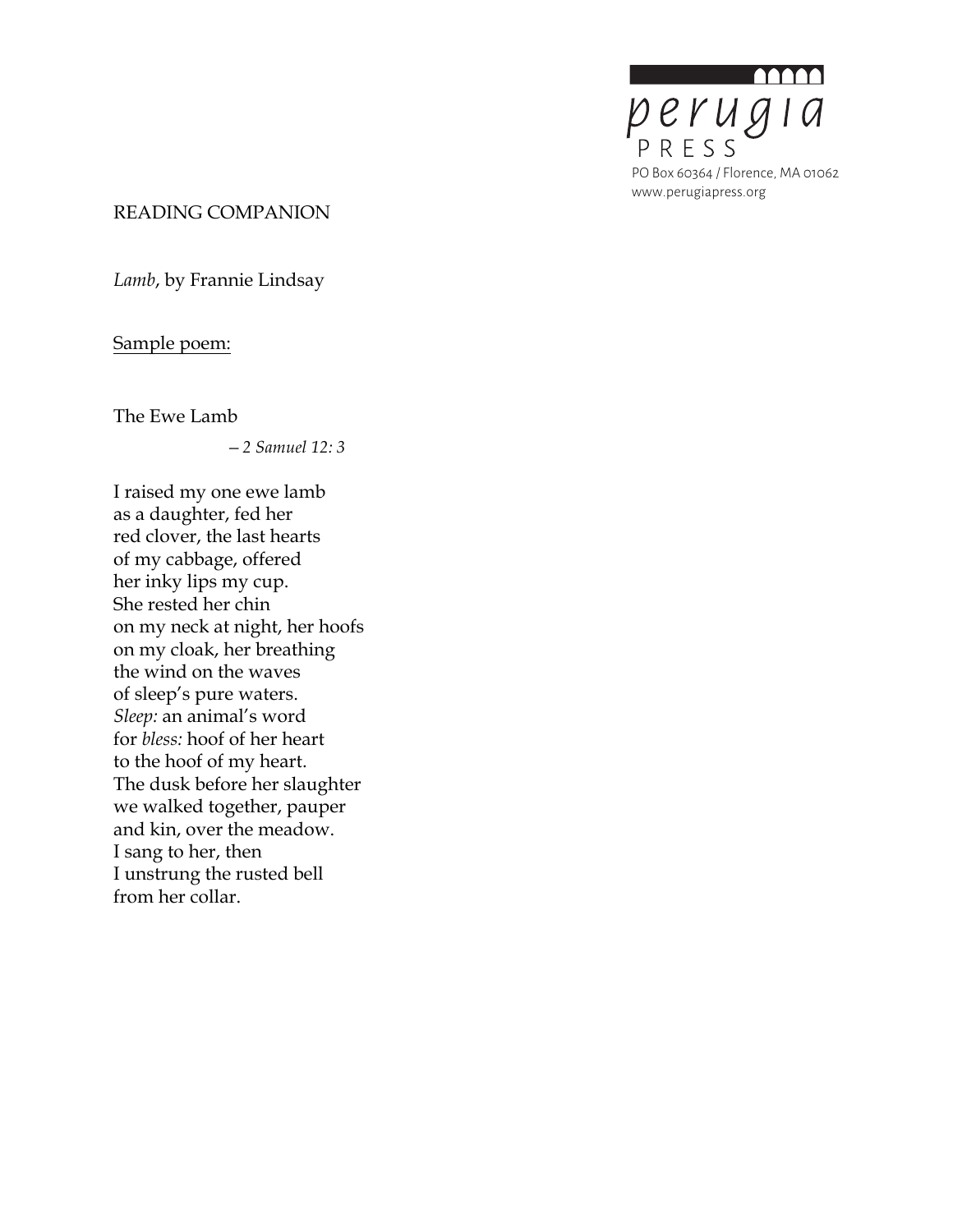### Questions to consider:

- 1. In *Lamb,* Lindsay grapples with both violence and tenderness, often in the same moment. How do vocabulary choice and imagery impact the tone throughout the collection? As an exercise, try employing different vocabulary and imagery in one of Lindsay's poems to see how these aspects can alter a poem and produce a different result in the reception of the poem.
- 2. How do poems such as "Henry" and "Dorothy" confront both tenderness and suffering/pain? Why does Lindsay link these in her work?
- 3. In "Altar," Lindsay writes, "This is the prayer, but not the words." How do the poems in this collection look at the use of action as prayer, or image as prayer?
- 4. "Receiving the Host" is one of many poems in this collection that uses religious (specifically Christian) language or rituals. How does Lindsay both invoke this religion and complicate it?
- 5. Why is the first section of the book called "Good, Good Daughter"? How do poems such as "The Chores" and "Mother Leaving, 1965" examine ideas of gender roles and "goodness"?
- 6. Many poems in this collection examine the complicated relationship between abused and abuser. Discuss the pairing of the two poems "Something He Did" and "Eleventh Summer," which appear side by side in the book.
- 7. How do the poems in this collection use stories and imagery of wounded animals to tell us not only about the animals themselves, but also the narrator? Consider "Hatchling" and "The Ewe Lamb."
- 8. How does this collection show the arc of relationship change between a child and her parents, and also the role reversals in that arc?